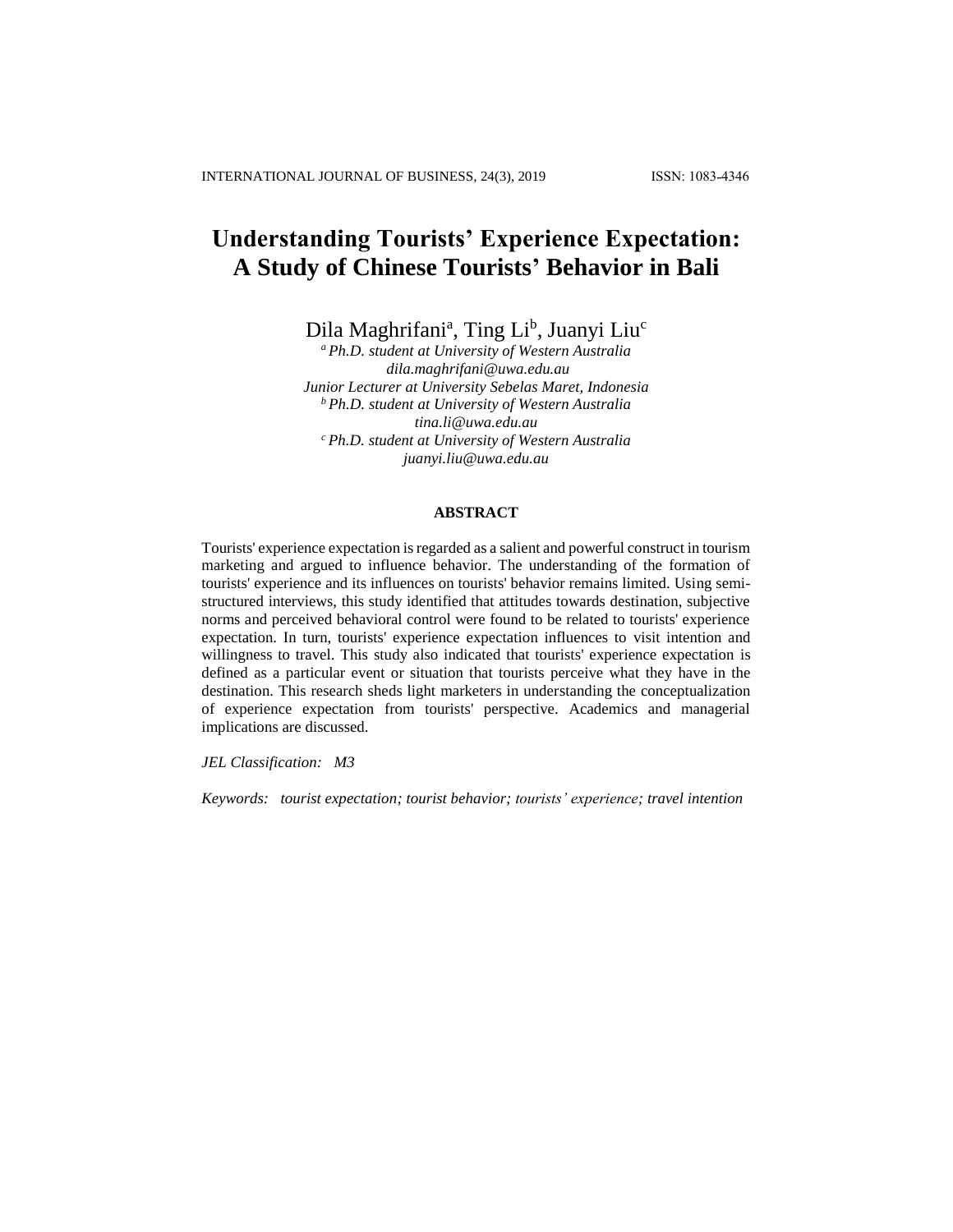# **I. INTRODUCTION**

In the era of technology, tourism sector becomes competitive. The world becomes borderless, and no barriers to information and sources flow. People who are planning their holiday have easy access towards any destination details and attributes (Cohen, Prayag, and Moital, 2014). One big challenge of tourism marketers is how to be different and stand out among the competitors (Mistilis, Buhalis, and Gretzel, 2014). Marketers are looking for a new foundation to have an effective strategy to increase their destination appeals from tourists' point of view (Ryan, 2010). Following this argument, many studies in the tourism literature have considered experience as an important issue in travel behavior (i.e., Hosany and Gilbert, 2010; Yilmaz and Burcu, 2016).

In the context of travel behavior, the experience is the core promise of tourism offerings (Ye and Tussyadiah, 2011). Experience is important because individuals are traveling to have an extraordinary and unforgettable time in their life. Tourists are likely telling and sharing their travel experience to others when they are back (Li *et al.*, 2011). Some previous literatures have emphasized the importance of experience in travel and tourism activities. For example, tourists' experience in the destination influences the degree of tourists' satisfaction (i.e., Cong *et al.*, 2014; MacInnis and Price, 1990; Hartmann and Hietbrink, 2013).

Few works of literature have focused on tourists' perception of experience in previsit behavior. Except one study found that destination visual image influences tourists' experience expectation of the destination (Ye and Tussyadiah, 2011). Experience expectation in pre-visit behavior is important to shed light marketers to understand and design their strategy from the tourists' perspective. Potential tourists tend to seek destination cues and look at how desirable the destination is. They enable a picture of what will they do, they feel and what the holiday will be like, as a result of cognitive impression through information assimilation in individuals' every day (Rodríguez del Bosque *et al.*, 2009). Tourism operators are likely to provoke their target market with emotional, behavioral, cognitive, and sensory stimuli to allow consumers to imagine their experience of destination (Schmitt, 2003).

Tourists' expectation is important because travel purchases are often associated with uncertainties and risks given the fact that industry characteristics are intangible, inseparable, variable, and perishable (Pizam, 1999). Marketing messages are sources of information in the consumers' perspective to understand promises and provide details which in turn, are expected to bring a favorable exchange in the destination (Santos, 1998; Crăciunescu, 2017). Even though there is a growing interest in the role of expectation especially in the tourism sector (Ozturk and Qu, 2008; Kline *et al.*, 2016), the extant literature remains limited to address a clear concept of consumers' experience expectation. Most studies already determine several factors related to expectation in travel behavior (i.e., motivation as the antecedent and satisfaction as the outcome) and investigate the relationships (see Mannell and Iso-Ahola, 1987; Gnoth, 1997). The exploration related to tourists' experience expectation of destination is limited. Therefore, the important issue in the literature is the exploratory study to establish comprehensively key constructs of actual tourists' experience expectation (Dolnicar and Ring, 2014). By exploring the main issues related to experience expectation in the tourists' behavior, the study addresses the gaps that remained in the literature. Furthermore, factors related to experience expectation helps the tourism suppliers to have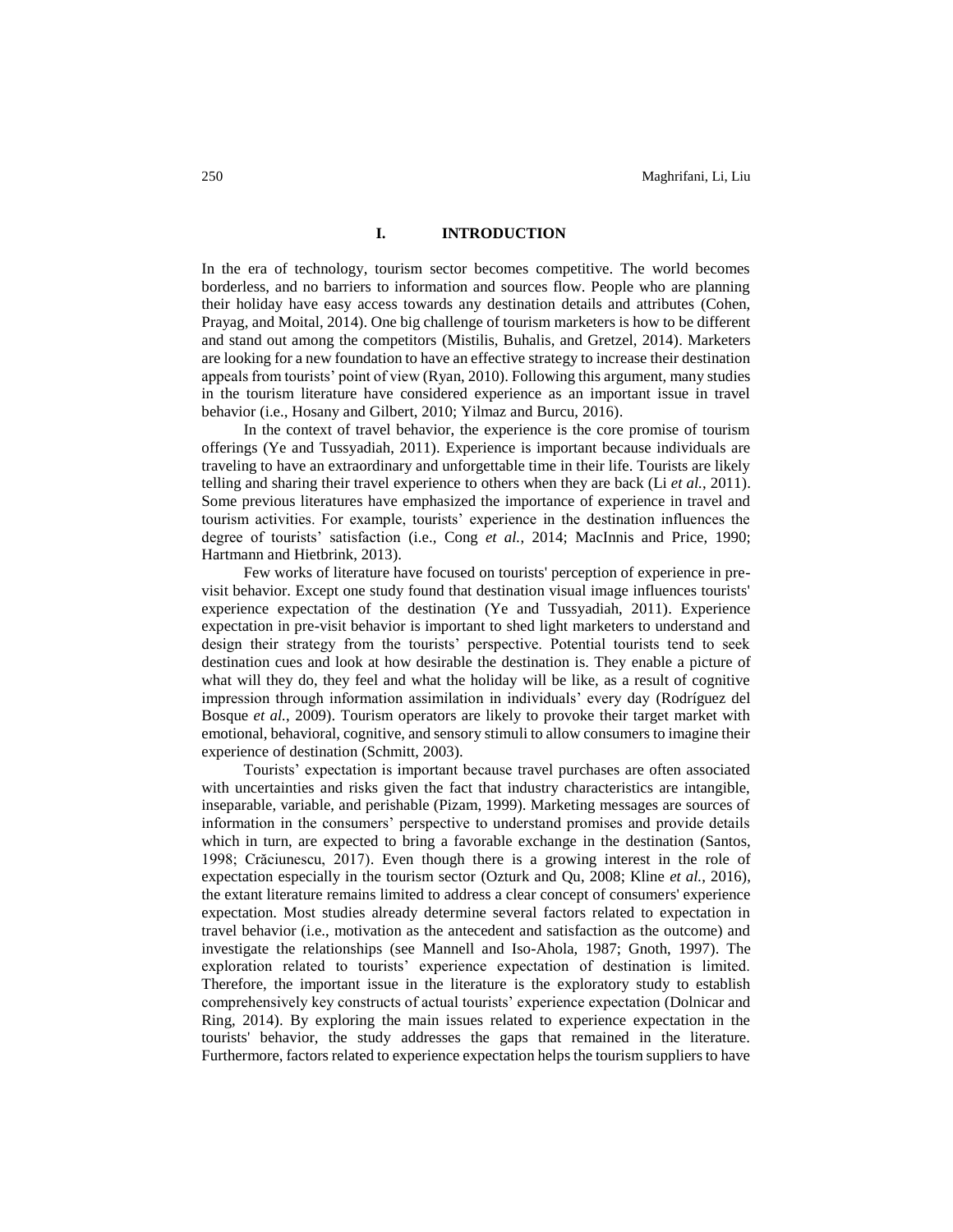more control in satisfaction, for instance, giving proper advertising cues can direct tourists' imagination, and operators must provide better than what they have presented in their marketing messages. In specific, experience expectation within tourism context provides valuable information for tourism planners, managers, decision makers, and researchers to develop strategic marketing directions.

#### **II. LITERATURE REVIEW**

#### **A. Tourists' Experience**

To date, marketers have shifted from traditional marketing into the experiential marketing strategy. Traditional marketing assumes people think rationally and emphasize on products benefits and functional attributes, while experiential marketing sees people as an ordinary individual with both emotional and rational aspects emphasizing to gain a pleasure moment of life (Schmitt, 2010). In 1999, Pine and Gilmore indicated that experience is a new source of value for both companies and consumers. As an example, the study explained that a coffee bean as a product is treated in several ways depending on its business. Coffee bean can be a commodity, product, or service with different consumers values attach in the offerings. Serving the same coffee in the five-star hotel in where the creation, ordering, and consumption of one cup of coffee is attached with nuance and ambiance and consumers' are still willing to pay twice even five times higher. The study argued that consumers' experience consuming the products is more important rather than the functional attributes of the products.

Experience is an event that occurs in a person's life that is extraordinary, memorable and easy to recall but difficult to describe (Mehmetoglu and Engen, 2011). Schmitt (1999) argued that creating consumer experience involves five elements which are sense, feel, act, think, and relate. Pine and Gilmore (1999) indicated that consumer experience emphasizes serving consumers in a personal touch. Hence, it generates individuals' special feeling and emotional response as a consequence of the interaction between consumers and surroundings. Experience is more than products and services produced and consumed. It is also beyond something bought or sold. This generated experience depends on expectation, moods, attitudes, goals, and capabilities of the experiencing person; thus, influences act and perception (Jantzen, 2013). Experience relies on the perception of experiencing person towards the physical and emotional aspects of the situation called expectation.

# **B. Tourists' Experience Expectation**

Larsen (2007) argued that tourists travel to the destination is a result of tourists' experience expectation. Tourist expectation experience is a relation between tourists' states and personal expectation. Hence, tourists' expectation experience is influenced by personal tourist attributes (i.e., motivation, experience) and image-related attributes (i.e., WOM, Destination Image) (Rodríguez del Bosque *et al.*, 2009; Sheng and Chen, 2013). Tourist expectation experience is generated as a consequence of tourists' imagery of their expectation and impression towards the destination. When the location is defined, special, and offering tourism activities, tourists' imagery is more significant. Tourist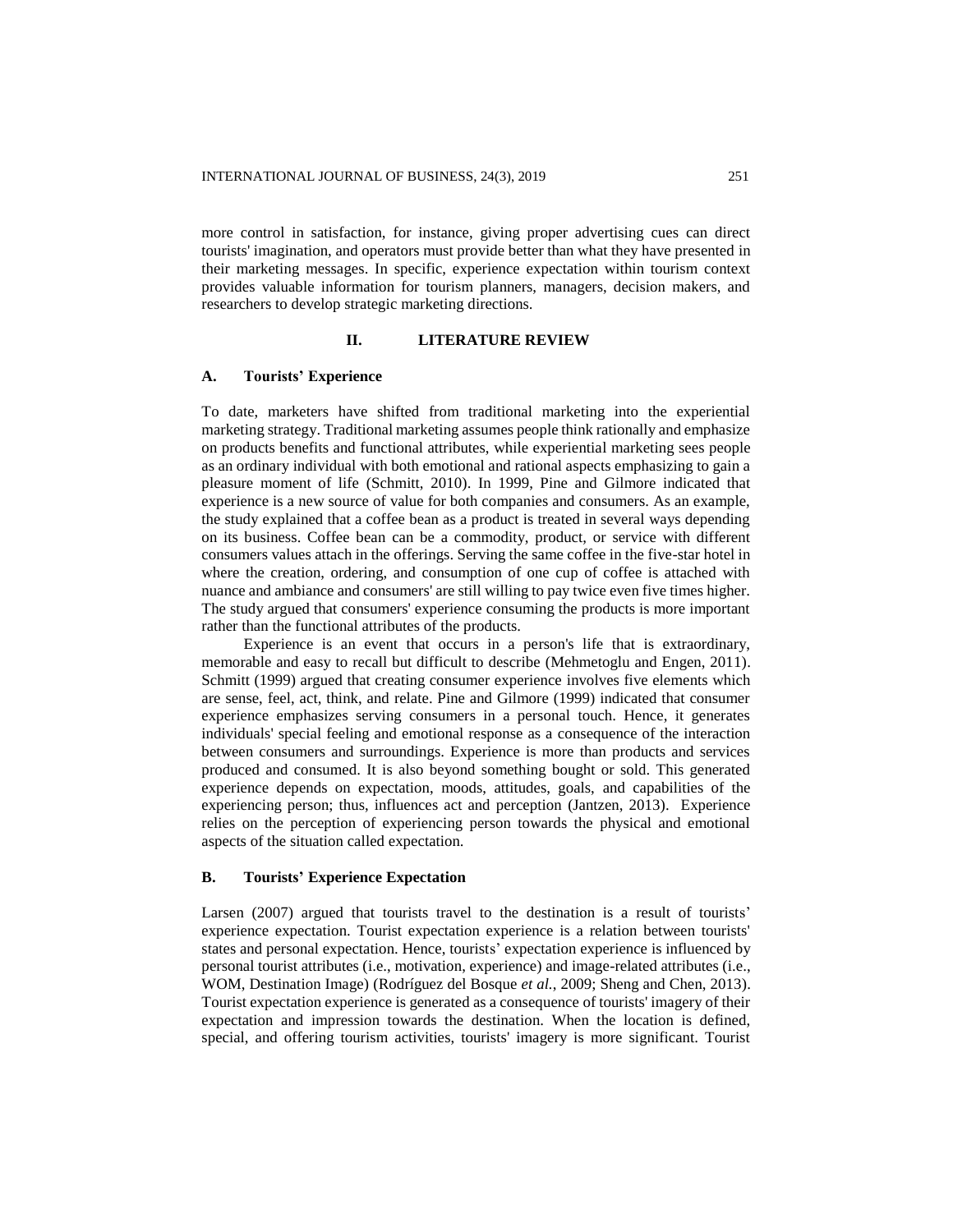imagery becomes the core part of tourists' experience expectation (Ozturk and Qu, 2008; Ye and Tussyadiah, 2011).

Current studies were identifying tourists' experience expectation mostly based on the conceptual proposition (Rodríguez del Bosque *et al.*, 2009). Meanwhile, the empirical study of it usually has focused on tourism imagery and perception yet not included tourists' experience expectation (i.e., Ye and Tussyadiah, 2011). Another study viewed and measured a tourists' experience expectation is similar to the tourist's experience (i.e., Chen and Lamberti, 2013). Only a few studies have investigated the dimension of tourists' experience expectation. Tourists' experience expectation (TEE) includes five components, namely; experience expectation of easiness and fun; cultural entertainment; personal identification; historical reminiscences; and escapism (Sheng and Chen, 2013). In addition, Wang, Qu, and Hsu (2016) have identified five components of tourists experience expectation, namely; learning, experiencing a novelty, entertainment, and shopping.

Tourists' experience expectation provides a picture of the desirability level that tourists wait in their holiday that has been thoroughly planned. By understanding tourists' experience expectation, the tourism operators can understand the actual needs and wants, and minimize the dissatisfaction (Nath, Devlin and Reid, 2016). Tourists' expectation experience guides tourism operators running their operational business from the consumers' perspective (Chen and Lamberti, 2013; Mansfeldt *et al*., 2008).

# **C. Conceptual Development**

Experience is the core promise of travel operators offerings (Ye and Tussyadiah, 2011). However, little is known related to the influence of experience in tourists' pre-visit behavior. Given some studies have shown that tourists generate an imagery experience or personal perception of what will they have in the destination, and argued this tourists' expected image of experience influences tourists' preference of destination (Chen and Lamberti, 2013; Kline *et al.*, 2016). Tourists' expected experience is an important foundation for destination marketers because it depicts the level of tourists' desire for their holiday in the destination that has been well planned. Nath, Devlin, and Reid (2016) argued that understanding tourists' expectation of destination experience helps tourism operators to identify tourists' needs and wants, solve actual problems to satisfy the tourists, increase repeat visitors and tourists' referrals. Expected experience is also guidance for tourism operators in designing their daily operation from tourists' point of view (Prebensen *et al.*, 2012).

Expectation itself has been considered for decades as a powerful and relevant construct in marketing, been examined influencing behavior. Most extant research of expectation is emerged as perceptual evaluation of product performance (Rust *et al.*, 1999) and determinant of satisfaction (Santos and Boote, 2000), perceived product quality (Olshavsky and Miller, 1972) attitudes, and purchase intention (Schlosser, 2003). The expectation is driven by the interaction between promises delivered by advertisement (Lawton and Page, 1997; Nath, Devlin and Reid, 2016) and tourists' motivational state that interacts with surrounding situations (Gnoth, 1997).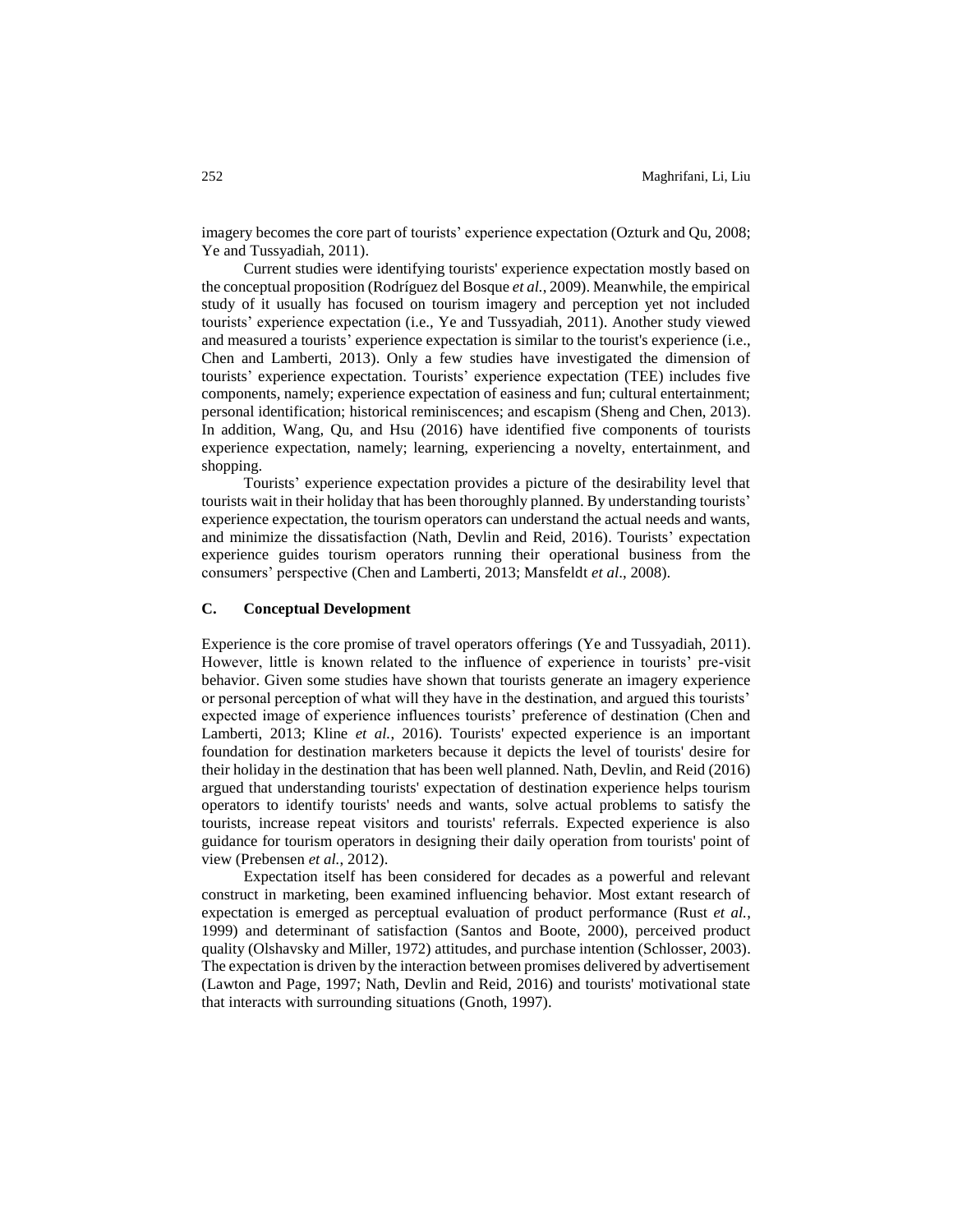#### **D. Determinants of Experience Expectation**

Gnoth (1997) defined expectation in the context of tourism as tourists' perceptions of destination performance as a consequence of the interaction between inner-directed motives (i.e., needs and values) with tourists' actual situations. This need and motive become tourists' motivation to travel when dealing with daily conditions. Hence, tourists' travel motivation influences tourists to generate a perception of their expected experience in the destination. In this issue, the expected experience is a destination that promises to satisfy tourists' inner-directed motives (Gnoth, 1999). Also, Rust *et al.* (1999) argued that expectation is a cognitive process of tourists' travel experience (Gnoth and Todd, 1999; Rust *et al.*, 1999). In other words, tourists travel experience (traveling frequency) influences how tourists established their expected experience. This perspective argued that expected experience is formed by tourists' aspects that are uncontrolled by companies (Davidow and Uttal, 1989). However, another perspective argued that expectation comes from companies' *controllable factors* including various types of marketing tools (Zeithaml *et al.*, 1993). Although this study of the expected experience formation remains limited, many studies have indicated that tourism operators' marketing strategy generates tourists' expectation of experience (Lawton and Page, 1997; Santos, 1998; Ye and Tussyadiah, 2011).

# **E. Outcomes of Experience Expectation**

Tourists' intention is one of the main aims of tourism behavior literature. Theory of Planned Behavior (TPB) is one of a widely accepted model of intention by (iSALT Team, 2014). This theory portrays a behavior as a consequence of an individual's intention and this intention is driven by the attitude toward behavior, subjective norms, and perceived behavioral control. Attitude towards a behavior is individuals' perceived feelings of the behavior whether it is positive or negative. Subjective norms are individuals' belief of what others perception on what they perform the behavior. Perceived behavioral control is individuals' perception of how difficult or easy the behavior to perform and relates to resources and confidence to act (Ajzen, 1985).

In the theory of planned behavior, the expectation is a consequence of the interaction between intention and perception of perceived behavioral control. A normative expectation is an outcome of the association between individuals' beliefs and their interest to perform the behavior. That can be said; the expectation is a resource or individuals' perceived ability to perform the behavior that later, influence intention and behavior (Ajzen, 1991). In the context of tourism, some studies have also noted a significant role of expected experience in tourists' behavior including attitudes towards visiting destination, visit intention (Hsu, Cai, and Li, 2010), and tourists satisfaction (Lather, Singh, and Singh, 2010).

Hsu, Cai, and Li (2010) looked at the influence of expectation on attitude towards visiting destination and visit intention. As individuals' beliefs of a specific event in the future, tourists' expectation results from a desired experience in the destination. The study brings the context of tourists' expected experience of visiting Hong Kong. By visiting Hong Kong, visitors expect experiences on learning the history, exposing new things and engaging with new culture. Their expected experience generated attitude towards visiting Hong Kong and influence tourists' visit intention (Hsu, Cai, and Li, 2010).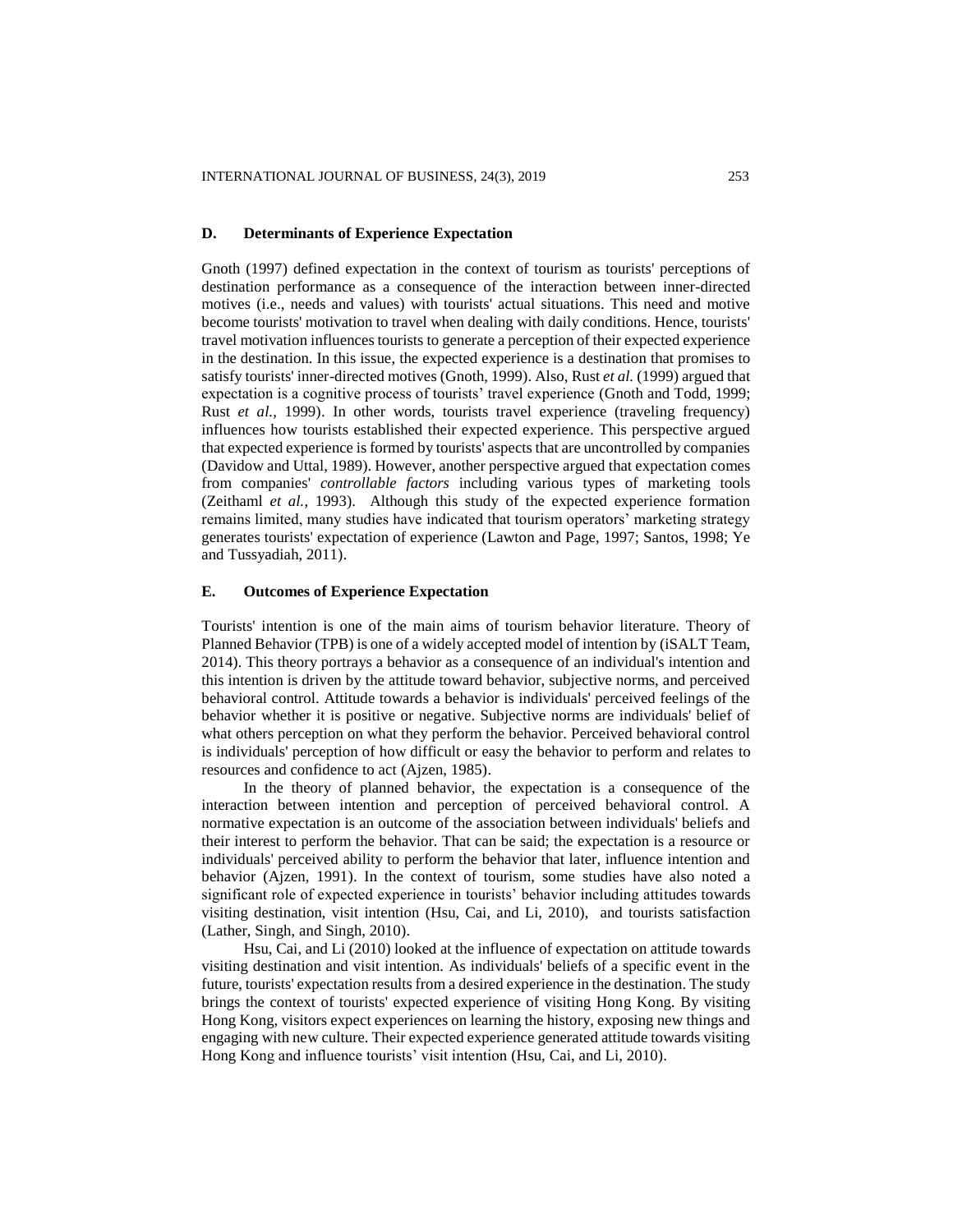Lather, Singh, and Singh (2010) looked at the influence of tourists' expectation on the level of tourists' satisfaction in India. The study compares local and foreign tourist in India. The research result is the higher tourists' expectation towards the destination, the more likely they feel dissatisfaction. The study indicated that the satisfaction level of local is higher than foreign tourists. This issue can be explained because foreign tourists may already experience other international tourism destinations that have a higher standard than what India has and this situation generates a high expected experience on India (Lather, Singh, and Singh, 2010).

# **III. METHOD**

Taking the tourism context, the study addresses the exploration of tourists' expected experience towards the destination in their pre-visit behavior. Using semi-structured interviews, the study had been conducted to examine what aspects generated in tourists' expected experience and how expected experience plays a role in tourists' behavior. The study investigated the expected experience of International students from China in Perth traveling to Bali, Indonesia. As a prominent target market, 9 Chinese students from the University of Western Australia are selected for given the fact that Chinese students from Perth contribute a significant number of tourists' arrivals in Bali and for a convenience reason.

The results of the study will give a new insight for marketers in understanding the notion of expected experience in tourists' behavior. Furthermore, the study guides tourism operators to build this experience aspect in their marketing strategy that leads to behavioral intention. Regarding the rigor in this exploratory study, reliability and validity will be addressed in several stages. First, the question points used in the study is the modification, combination and adapted from relevant previous studies (i.e., MacInnis and Price, 1990). Second, before the actual interviews, the list of the questions is handed to colleagues and experts for suggestions and there was a small pilot interview. Lastly, all interviews are audio recorded from the beginning to the end of the interview process.

### **A. Data Analysis**

Leximancer 4.5 was used to analyze participants' expected experience, attitude towards Bali, subjective norm and perceived behavioral control and their willingness and intention to travel to Bali. Leximancer is a relatively new method used in qualitative studies. It uses word occurrence and co-occurrence frequency to produce a word cooccurrence matrix from which concepts are identified (Wu, Wall, and Pearce, 2014). Cooccurred concepts are then clustered into themes. Therefore, both semantic and relational information is elicited. In the result presenting, both concept map and numerical indication (e.g., connectivity and prominence) will be used to show meaning and offer insights.

# **IV. FINDINGS**

In terms of the expected experience of traveling to Bali, seven themes and eleven concepts were identified. The seven themes were *Low Price, Drink, Food, Beach, Hotel, Nice,* and *Friends* in the significance order. Their significance was indicated by both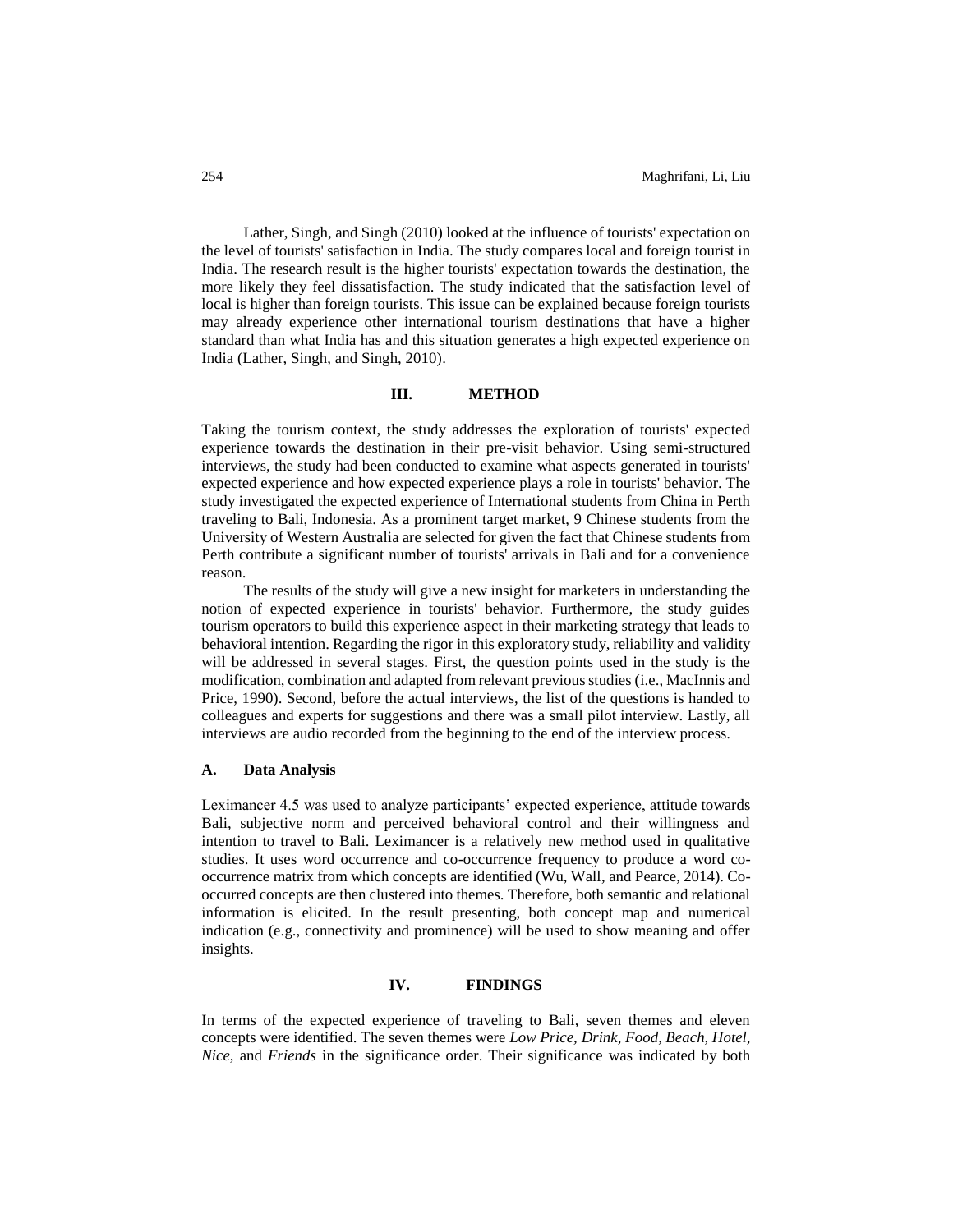colors of spheres in the concept map (Figure 1) and connectivity scores (Table 1). Spheres (themes) of hot color (e.g., red and then orange) were more significant than ones of cold color (e.g., green and then blue) (Leximancer, 2018). Connectivity score indicates the relative importance of the themes (the most important is the top theme at 100%) (Leximancer, 2018). Therefore, participants expected a leisure trip with a cheap and nice drink, food, and hotel and natural offering of beach with friends in Bali.



**Figure 1** Concept map of expected experience

**Table 1** Thematic summary of expected experience

| Themes    | Connectivity |      |                   |
|-----------|--------------|------|-------------------|
| Low Price | 9            | 100% | Most significant  |
| Drink     | 9            | 100% |                   |
| Food      | 8            | 89%  |                   |
| Beach     |              | 56%  |                   |
| Hotel     |              | 56%  |                   |
| Nice      | 4            | 44%  |                   |
| Friends   | ć            | 33%  | Least significant |

*Fred: I would like to relax in Bali. Moreover, I would expect that the beer and wine in Bali are very cheap, and also for the food.*

*Jeremy: I can think many things happening on the beach. Like enjoying the sun on the beach and drink some juice and eat something special.*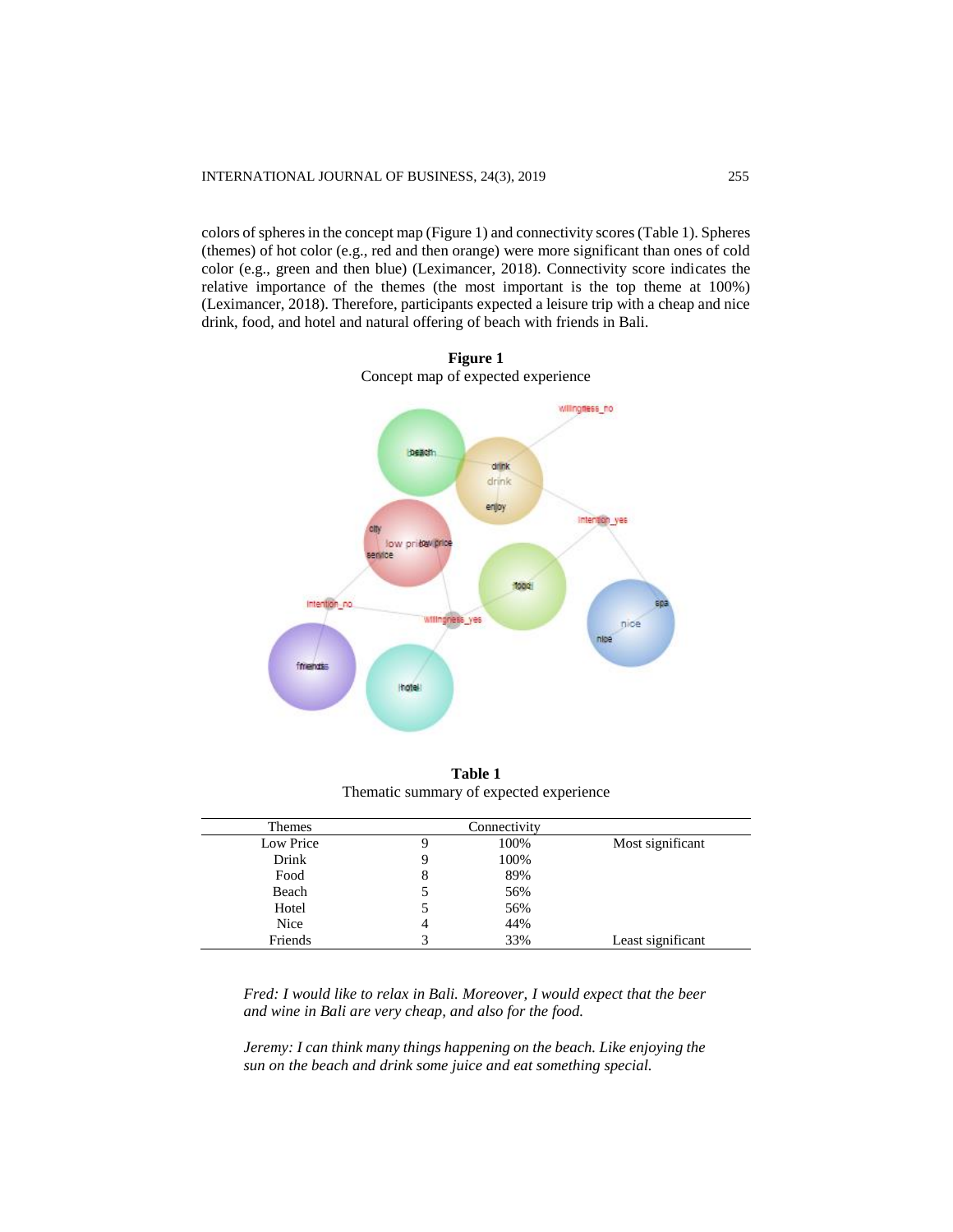To explore the influence of expected experience on the willingness and intention to travel in Bali, concept importance within categories was examined. *Willingness\_yes* and *Intention\_yes* were used as categorical tags in the analysis, and then which concepts were more important within each category indicated what expected experience lead to the willingness or intention. Importance within categories was indicated by *prominence* score which is the measure of relative frequency and strength of the most prominent concept within a specific category (Leximancer, 2018). Therefore, participants who expected more *service* (1.9) experience, *hotel* (1.9) and *city* (1.9) had more willingness to travel in Bali; participants with more expected experience on *spa* (3.8)*, nice* (3.8)*,* and *drink* (2.6) had higher intention.

| Top five concepts of prominence for ealexofies of expected experience |                      |  |
|-----------------------------------------------------------------------|----------------------|--|
| Willingness_yes                                                       | Intention_yes        |  |
| concept (prominence)                                                  | concept (prominence) |  |
| service $(1.9)$                                                       | spa $(3.8)$          |  |
| hotel $(1.9)$                                                         | nice $(3.8)$         |  |
| city $(1.9)$                                                          | drink $(2.6)$        |  |
| spa $(1.9)$                                                           | enjoy $(2.6)$        |  |
| low price $(1.9)$                                                     | food $(1.9)$         |  |

**Table 2** Top five concepts by prominence for categories of expected experience

In terms of attitude towards Bali, it consisted of two themes and six concepts: *Low Price* (concepts: *low price, nice* and *beach*) and *Short-term Travel* (concepts: *short-term travel, quiet* and *escape*). This revealed that participants had a positive attitude towards Bali as a nice and quiet destination to escape from their daily routine, and they perceived trip to Bali as a low-price and short-term one while able to enjoy the beach. An attitude of *escape* (2.2), *short-term travel* (2.2), *beach* (2.2), *nice* (2.2), and *quiet* (2.2) had higher connection with a willingness to travel there. Similarly, concepts of escape (3.3), shortterm travel  $(3.3)$ , quiet  $(3.3)$ , low price  $(1.3)$ , and nice  $(1.1)$  gave participants higher intention to travel there.

Only one theme emerged for the variable of subjective norm, *Enjoy*. It included concepts of *enjoy*ing, *low cost, good, holiday,* and *worry*. Except for the concept of *worry*, all the others were positive. Participants believed that others would see traveling to Bali as positive. The only negative concept *worry* comes from possible concerns about the terrorist attack. The most significant five concepts for *Willingness yes* category were worry  $(3.2)$ , holiday  $(3.2)$ , enjoy  $(2.0)$ , low cost  $(1.6)$ , and good  $(1.1)$ ; the five ones for *Intention yes* were good (2.0), worry (2.0), holiday (2.0), enjoy (1.8), and low cost (1.5). The result of concept importance within categories shows that although worry was a negative subjective norm, it did not stop participants from willing to (2.0) and intend to (3.2) travel in Bali.

Perceived behavior control contained two themes: *Time* and *Low Expenses*. Each of the themes had one concept only. Participants expressed that they did not have enough time to travel, and this served as one factor that weakened their travel motivation to Bali. On the contrary, they mentioned that they were happy about the low expenses of traveling in Bali, which was one pull factor for willingness (1.8) and intention (1.6) to travel in Bali.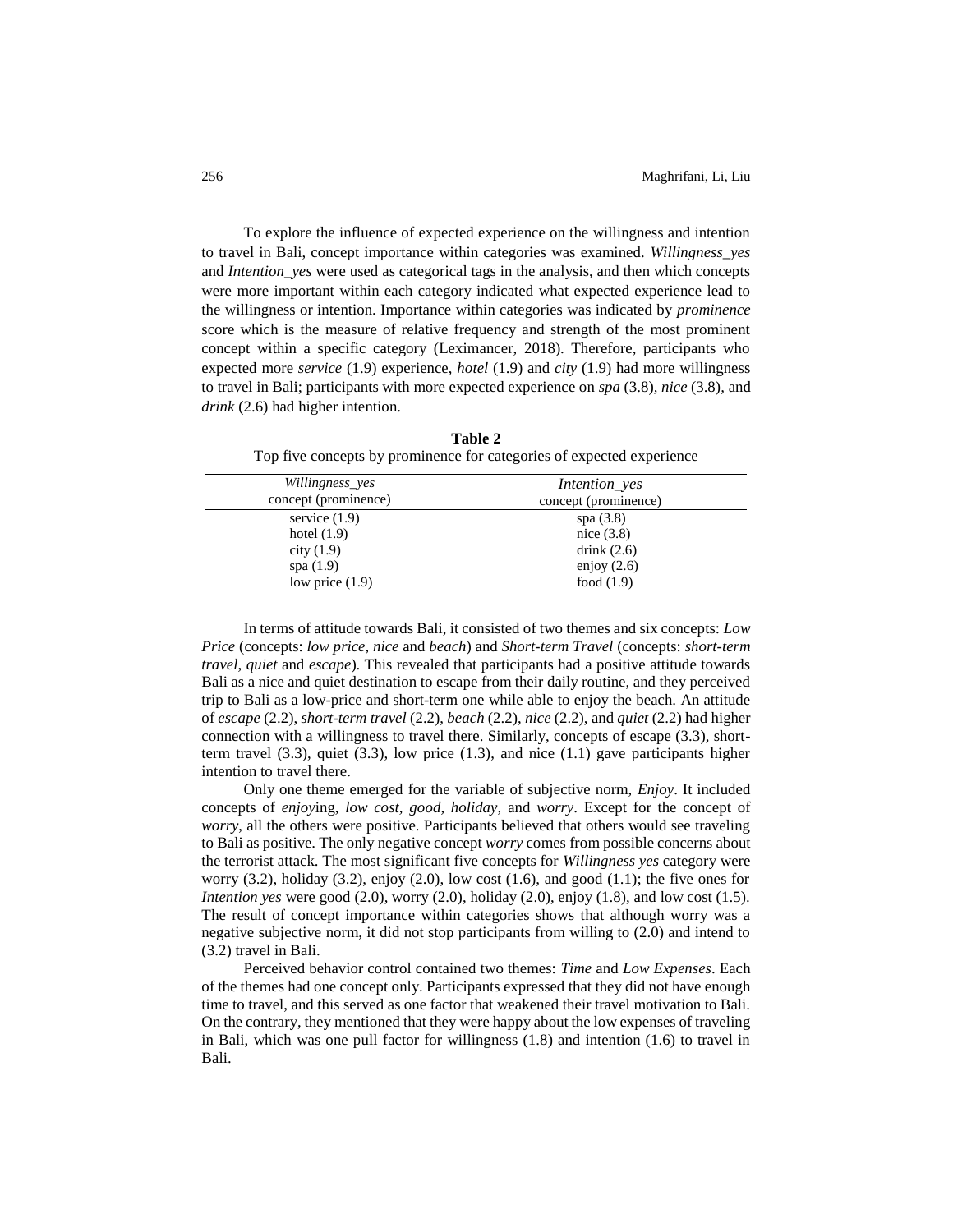# **V. DISCUSSION AND CONCLUSION**

Extant researchers have indicated that understanding tourists' expected experience towards destination is favorable for destination operators because having this consumers' perspective information can lead to tourists' attitudes towards visiting destination and intention (Hsu, Cai, and Li, 2010), also tourists' satisfaction (Lather, Singh, and Singh, 2010). One of the successes of tourism operators is measured by how they able to create unordinary and memorable tourists' experience and to understand their expected experience help tourism operators achieve this success (Kim, 2010). This present study addresses the gap in the literature since previous studies investigated the tourists' expected experience based on its conceptualization from the literature while consumers may perceive expected experience differently from the theoretical conceptualization.

To get a deeper understanding of tourists' expected experience, the current study has contributed to the knowledge of tourists' behavior literature. This study indicated that in the tourists' perspectives, tourists' expected experience is generated in the specific image of experience. In the context of Indonesia tourism, this expected experience is for instance associated with low price, good meals, relaxing in the beach, indulging with hotel services, nice story, and time with friends. This study noted that Chinese tourists who have an expected experience related to the city environment, hotel, service, spa, and low price have a visit intention to Bali and Chinese tourists who have an expected experience related to having a spa, nice culinary, full of enjoyment have a willingness to travel to Bali. This finding is supporting previous studies that tourists' expectation has an influence on tourists' willingness to travel and visit intention (Lawton and Page, 1997; Hsu, Cai, and Li, 2010b; Nath, Devlin, and Reid, 2016). However, the study is noted that tourists' expected experience is a complex behavioral construct that is related to psychological aspects which are tourists' attitudes towards the destination, perceived behavioral control, and subjective norm. While, in the context of environmental aspects, others' referral is defined as an influential factor in the formation of tourists' expected experience.

Suggestion for tourism operators is clear from the current study. Tourism operators should insert a clear message associated with tourists' expected experience and satisfy this expectation when delivering their services. This study guides tourism operators to have appeal content for their marketing strategy that attracts tourists' and thus, will recall their message easily. As an example, in the context of perceived behavioral control, time is one factor that weakens tourists' willingness to travel. Hence, tourism operators might emphasize to have a short trip to Bali to accommodate this need. This insight is important to tourism operators to stand out in the competitive tourism market. Although the study has defined tourists' expected experience, it is not without limitation. The exploratory study and the sample size is one limitation in terms of generalizing the findings. Chinese tourists' expected experience towards Bali, Indonesia cannot be generalized for other countries' case. Other non-Chinese tourists (i.e., Australian, American) might have different expected experience towards Bali, and Chinese tourists' expected experience also might be different in the case of other destination (i.e., Singapore, Malaysia). The obvious next step is to investigate other sample and other destination and quantitatively measured these relations among constructs.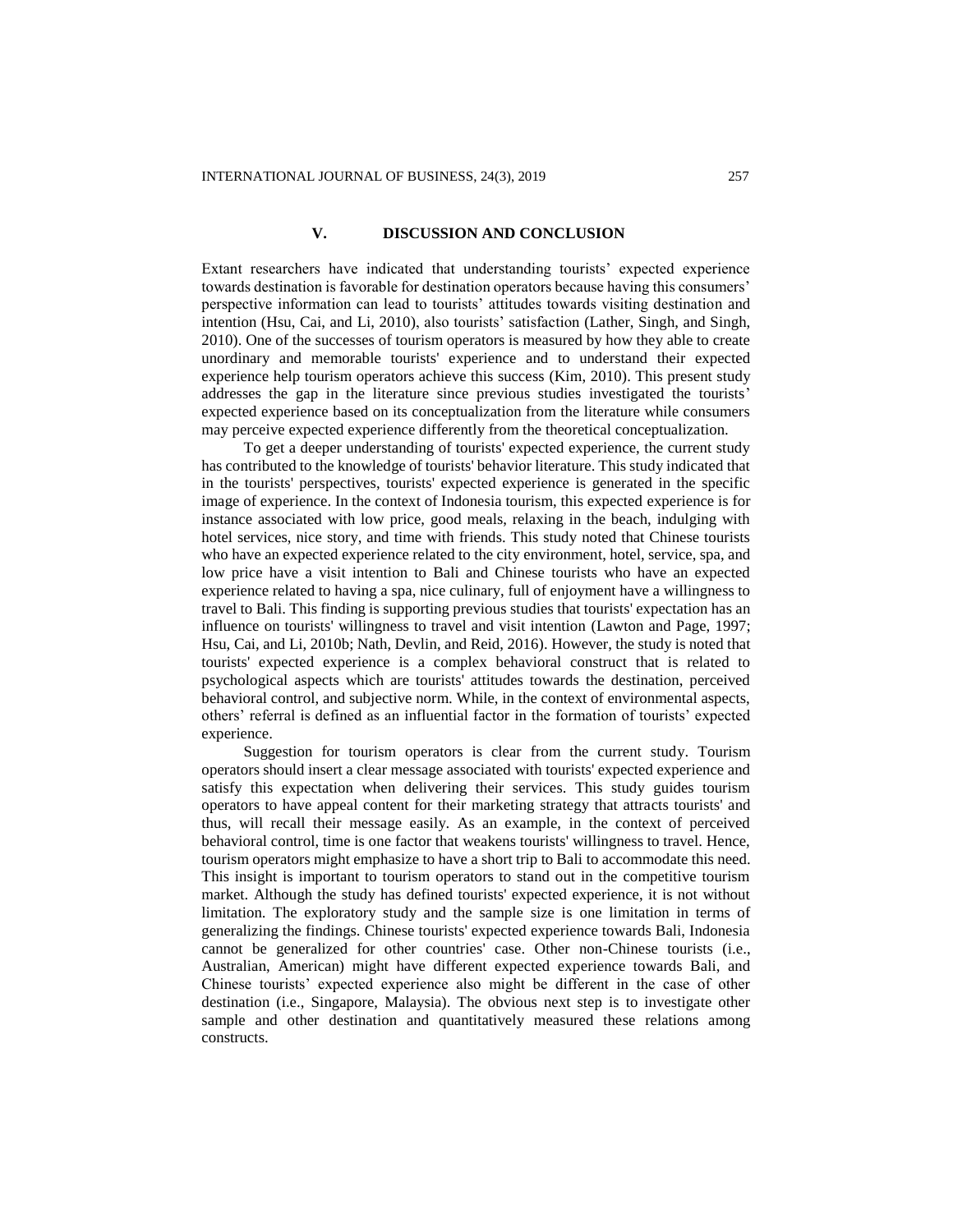#### **REFERENCES**

- Ajzen, I, 1985 "From Intentions to Actions: A Theory of Planned Behavior", *Action Control*, 11–39. doi: 10.1007/978-3-642-69746-3\_2.
- Ajzen, I, 1991 "The theory of planned behavior", *Organizational Behavior and Human Decision Processes*, 50, 179–211. doi: 10.1016/0749-5978(91)90020-T.
- Chen, S., and L. Lamberti, 2013 "Segmenting Chinese Tourists by the Expected Experience at Theme Parks", *International Journal of Engineering Business Management*, 5(1), 1–9. doi: 10.5772/56605.
- Cohen, S.A., G. Prayag, and M. Moital, (2014) "Consumer Behavior in Tourism: Concepts, Influences, and Opportunities", *Current Issues in Tourism. Taylor and Francis*, 17(10), 872–909. doi: 10.1080/13683500.2013.850064.
- Cong, L., B. Wu, A.L. Morrison, H. Shu, and M. Wang, 2014 "Analysis of Wildlife Tourism Experiences with Endangered Species: An Exploratory Study of Encounters with Giant Pandas in Chengdu, China", *Tourism Management*, 40, 300– 310. doi: 10.1016/j.tourman.2013.07.005.
- Crăciunescu, A., 2017 "Tourism Advertising and Cyberspaces of Travelling", *Diacronia*, 74, 1–5. doi: 10.17684/i5A74en.
- Dolnicar, S., and A. Ring, 2014 "Tourism Marketing Research: Past, Present and Future", *Annals of Tourism Research*, 47, 31–47. doi: 10.1016/j.annals.2014.03.008.
- Gnoth, J., 1997, "Tourism Motivation and Expectation Formation", *Annals of Tourism Research*, 24(2), 283–304. doi: 10.1016/S0160-7383(97)80002-3.
- Gnoth, J., 1999, "Tourism Expectation Formation: The Case of Camper Van Tourists in New Zealand', *Consumer Behavior in Travel and Tourism*, 245-266.
- Gnoth, J., and S. Todd, 1999, "Examining Tourism Motivation Methodologies", *Annals of Tourism Research*, 26(4), 1022–1024. doi: 10.1016/S0160-7383(99)00038-9.
- Hosany, S., and D. Gilbert, 2010 "Measuring Tourists' Emotional Experiences toward Hedonic Holiday Destinations", *Journal of Travel Research*, 49(4), 513–526. doi: 10.1177/0047287509349267.
- Hsu, C.H.C., L.A. Cai, and M. Li, 2010a "Expectation, Motivation, and Attitude: A Tourist Behavioral Model", *Journal of Travel Research*, 49(3), 282–296. doi: 10.1177/0047287509349266.
- Hsu, C.H.C., L.A. Cai, and M. Li, 2010b "Expectation, Motivation, and Attitude: A Tourist Behavioral Model", *Journal of Travel Research*, 49(3), 282–296. doi: 10.1177/0047287509349266.
- iSALT Team, 2014 "Theory of Planned Behavior", *iSALT Resources: Theories, Concepts, and Measures*. Paper 1, 6654(V), 1–4. doi: 10.1016/S0277- 9536(00)00098-8.
- Jantzen, C., 2013 "Experiencing and Experiences: a Psychological Framework", in Sundbo, J. and Sorensen, F. (eds) *Handbook on the Experience Economy*. Edward Elgar Publishing, 146–170. doi: 10.4337/9781781004227.00013.
- Kim, J.H., 2010, "Development of a Scale to Measure Memorable Tourism Experiences", *European Journal of Tourism Research*, 3(2), 123–126. doi: 10.1177/ 0047287510385467.
- Kline, C., B. Bulla, H. Rubright, G. Erin, H. Erin, and A.C. Reis,2016 "An Exploratory Study of Expectation Importance Performance Analysis with Cultural Tourists in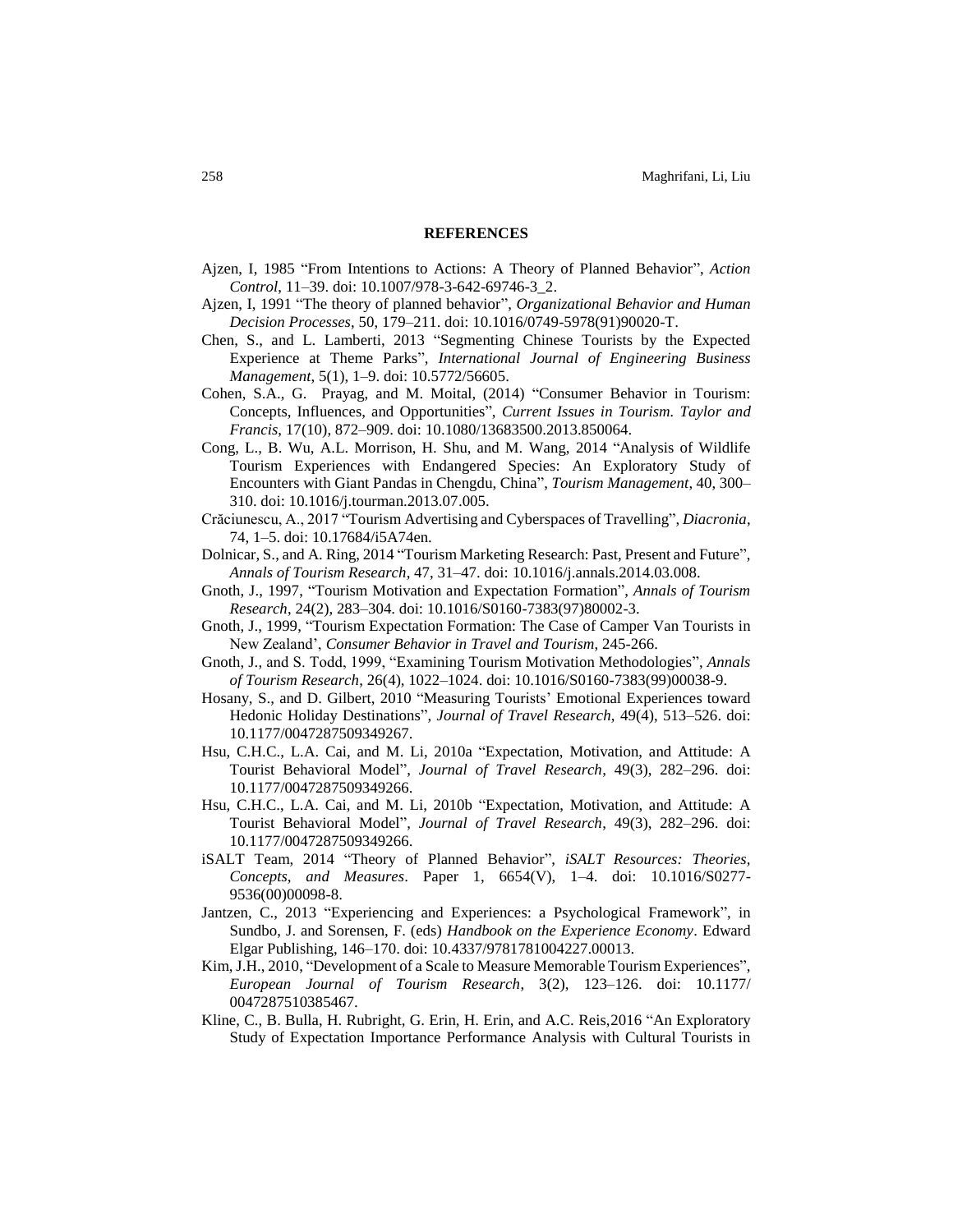Havana, Cuba", *Tourism and Hospitality Research*, 16(1), 19–34. doi: 10.1177/1467358415600207.

- Larsen, S., 2007 "Aspects of a Psychology of the Tourist Experience", *Scandinavian Journal of Hospitality and Tourism*, 7(1), 7-18. DOI: 10.1080/15022250701226014
- Lather, A.S., R. Singh, and A. Singh, 2010, *Comparing the Levels of Expectation and Satisfaction of Indian and Foreign Adventure Tourists Visiting India*, Agroinform Publishing House, Budapest.
- Lawton, G.R., and S.J. Page, 1997 "Analyzing the Promotion, Product and Visitor Expectations of Urban Tourism: Auckland, New Zealand as a Case Study", *Journal of Travel and Tourism Marketing*, 6(3–4), pp. 123–142. doi: 10.1300/J073v06n03.

Leximancer Pty Ltd, 2018. *Leximancer User Guide Release 4.5*.

Li, M., W. Tong, and L. Ariel, 2011, "An Exploratory Study of the Travel Motivation of Chinese Female Outbound Tourists An Exploratory Study of the Travel Motivation of Chinese Female Outbound Tourists 中 国 女 性 游 客 出 境 旅 游 动 机 研 究",

*Journal of China Tourism Research*, 7(4), 411–424. doi: 10.1080/ 19388160.2011.627020.

- MacInnis, D.J., and L.L. Price, 1990 "An Exploratory Study of the Effects of Imagery Processing and Consumer Experience on Expectations and Satisfaction", *Advance in Consumer Research,* 17, 41–47. doi: 10.1108/09604520310476454.
- Mannell, R.C., and S.E. Iso-Ahola, 1987 "Psychological Nature of Leisure and Tourism Experience", *Annals of Tourism Research*, 14(3), 314–331. doi: 10.1016/0160- 7383(87)90105-8.
- Mansfeldt, O.K., E.M. Vestager, and M.B. Iverson, 2008, "Experience Design in City Tourism", distributed by: Nordic Innovation Centre, Oslo, [www.nordicinnovation.](http://www.nordicinnovation/) Net.
- Mehmetoglu, M., and M. Engen, 2011, "Pine and Gilmore's Concept of Experience Economy and Its Dimensions: An Empirical Examination in Tourism", *Journal of Quality Assurance in Hospitality and Tourism*, 12(4), 237–255. doi: 10.1080/ 1528008X.2011.541847.
- Mistilis, N., D. Buhalis, and U. Gretzel, 2014, "Future eDestination Marketing", *Journal of Travel Research*, 53(6), pp. 778–790. doi: 10.1177/0047287514522874.
- Nath, P., J. Devlin, and V. Reid, 2016, "Expectation Formation in Case of Newer Hotels: The Role of Advertising, Price, and Culture", *Journal of Travel Research*, 55(2), 261–275. doi: 10.1177/0047287514541003.
- Olshavsky, R.W., and J.A. Miller, 1972, "Consumer Expectations, Product Performance, and Perceived Product Quality", *Journal of Marketing Research*, 9(1), p. 19. doi: 10.2307/3149600.
- Ozturk, A.B., and H. Qu, 2008, "The Impact of Destination Images on Tourists' Perceived Value, Expectations, and Loyalty", *Journal of Quality Assurance in Hospitality and Tourism*, 9(4), 275–297. doi: 10.1080/15280080802520552.
- Prebensen, N.K., W. Eunju, J.S. Chen, M. and Uysal, 2012 "Experience Quality in the Different Phases of a Tourist Vacation: A Case of Northern Norway", *Tourism Analysis*, 17(5), 617–627. doi: 10.3727/108354212X13485873913921.
- Rodríguez del Bosque, I., H. San Martín, J. Collado, and M. del Mar García de los Salmones, 2009, "A Framework for Tourist Expectations", *International Journal of Culture, Tourism and Hospitality Research*, 3(2), 139–147. doi: 10.1108/17506180910962140.